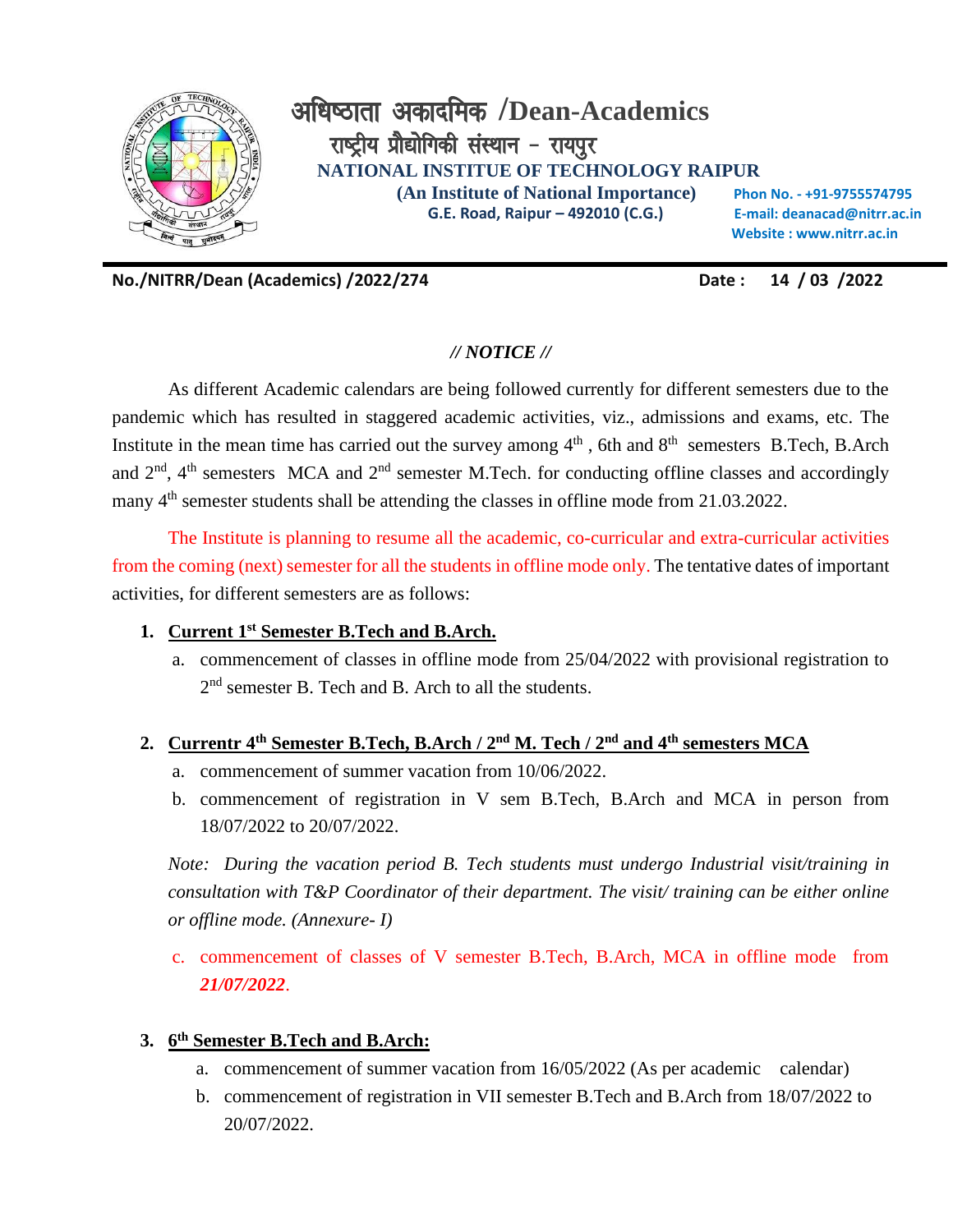*Note:- during the vacation period B.Tech students must undergo Industrial training in consultation with T&P coordinator of their department. This industrial training can be either online or offline (please refer annexure –I for details).*

c. commencement of classes in offline mode from 21/07/2022.

Filling up the Feedback form online is mandatory for all the above students the duration for this activity is mentioned in the respective academic calendars. In case a student fails to submit the Feedback during the said period then his result can be withheld.

The detailed academic calendar of next semester shall be issued shortly.

shrish

**Dean, Academic Affairs**